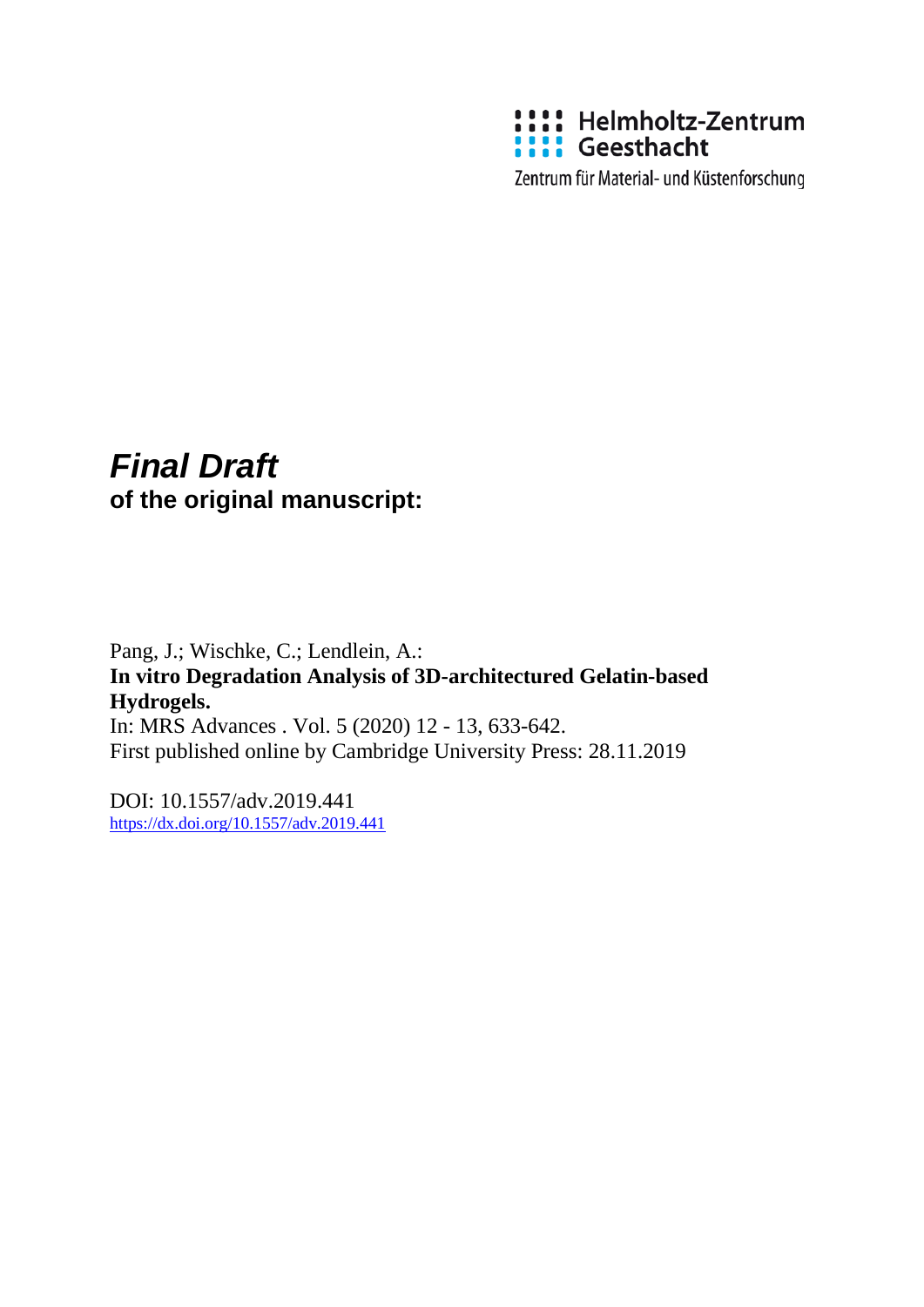# *In vitro* **Degradation Analysis of 3D-architectured Gelatin-based Hydrogels**

Jun Hon Pang<sup>1</sup>, Christian Wischke<sup>1</sup>, Andreas Lendlein<sup>1,2,\*</sup>

<sup>1</sup>Institute of Biomaterial Science and Berlin-Brandenburg Center for Regenerative Therapies, Helmholtz-Zentrum Geesthacht, Teltow, Germany. 2 Institute of Chemistry, University of Potsdam, Potsdam, Germany \*Correspondence to: Andreas Lendlein E-mail: andreas.lendlein@hzg.de

#### ABSTRACT

Multifunctional biopolymer-based materials are promising candidates for next generation regenerative biomaterials. Understanding the degradation behavior of biomaterials is vital for ensuring biological safety, as well as for better control of degradation properties based on rational design of a material's physical and chemical characteristics. In this study, we decipher the degradation of a hydrogel prepared from gelatin and lysine diisocyanate ethyl ester (LDI) using in vitro models, which simulate hydrolytic, oxidative and enzymatic degradation (collagenase). Gravimetrical, morphological, mechanical and chemical properties were evaluated. Notably, the hydrogels were relatively resistant to hydrolytic degradation, but degraded rapidly within 21 days (>95% mass loss) under oxidative and collagenase degradation. Oxidative and collagenase degradation rapidly decreased the storage and loss modulus of the hydrogels, and slightly increased their viscous component (tan  $\delta$ ). For each degradation condition, the results suggest different possible degradation pathways associated to the gelatin polypeptide backbone, urea linkages and ester groups. The primary degradation mechanisms for the investigated gelatin based hydrogels are oxidative and enzymatic in nature. The relative hydrolytic stability of the hydrogels should ensure minimal degradation during storage and handling prior to application in surgical theatres.

### **INTRODUCTION**

Pure biomaterials-based strategies combining important biochemical and physical cues to direct tissue regeneration *in vivo* are highly desirable in regenerative medicine[1, 2]. Multifunctional materials capable of providing the sophisticated microenvironment and mimicking the native extracellular matrix are required for such therapeutic approaches [3]. Specific protein presentation, tailorable structural function, pore morphology, and controlled degradability are some vital factors to consider. However, for translation into clinical applications, a balance between complexity and engineering simplicity needs to be considered. This supports the use of biopolymers with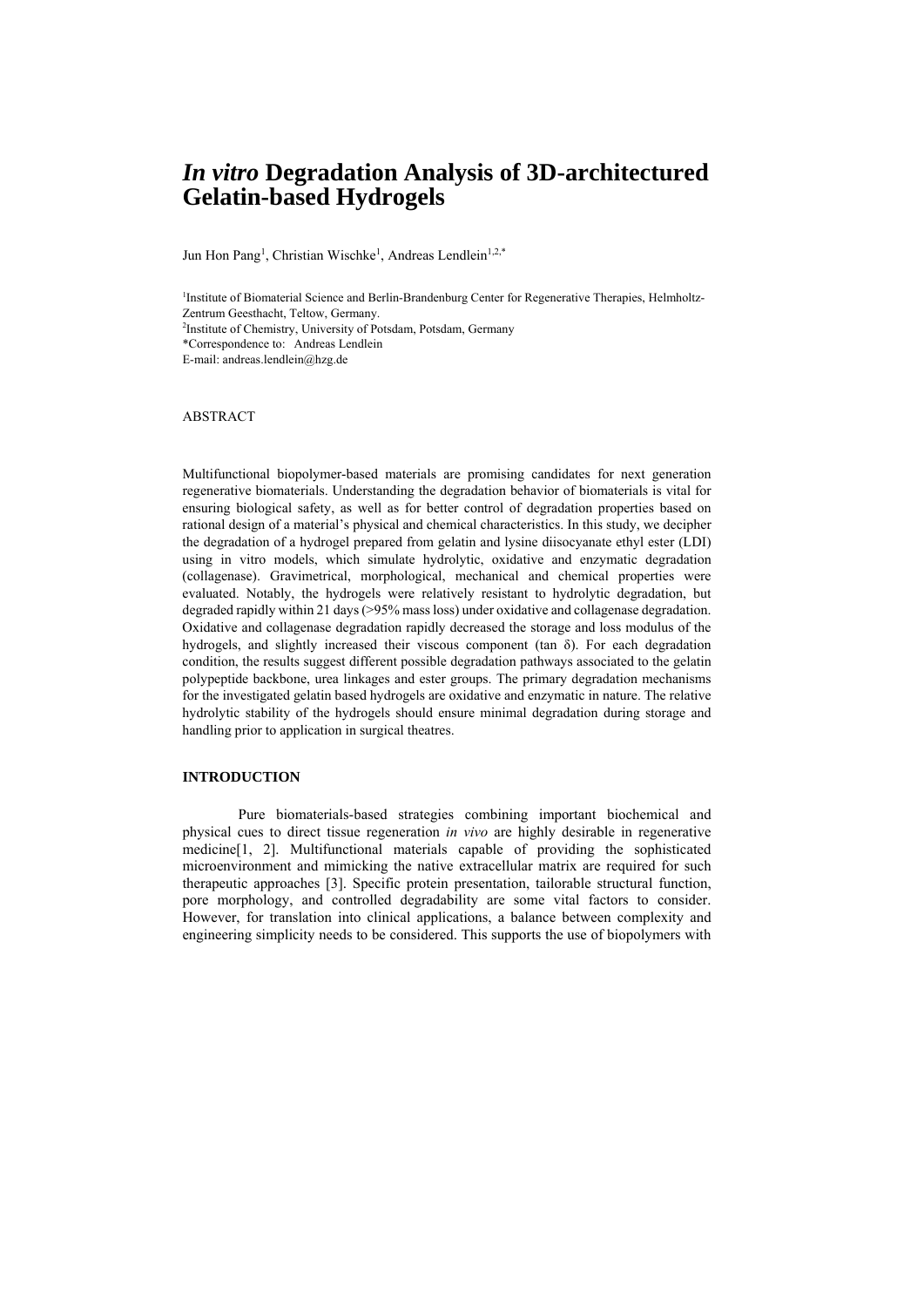capacity for cell/tissue compatibility and adjustment of their properties and functions by chemical and/or physical approaches as needed.

Hydrogels remain a vital pillar of biomaterials for regenerative therapies due to their high biomimicry of physical properties with regard to native soft tissues [4]. Gelatin, in particular, when compared to other natural biopolymers such as collagen, is of low immunogenicity, relatively inexpensive, and provides the key active biological sequence to promote cell integration [5]. Targeted towards clinical translation of a regenerative biomaterial implant, we developed a multifunctional 3D-architectured gelatin-based hydrogel, formed through a one-pot synthesis by reacting gelatin with lysine diisocyanate ethyl ester (LDI). These structured hydrogels exhibit essential properties and functions at different hierarchical levels including tunable degradability and elastic properties, dimensional stability upon swelling, an interconnected porous architecture, and presentation of cell adhesive sequences [6]. The use of LDI ensures non-cytotoxic amino acid-based degradation components [7]. *In vivo* studies in rats and mice have demonstrated promise in promoting, for example, bone regeneration [8]. While it is known that these hydrogels are degradable *in vivo*, there is limited understanding of the contribution of different degradation mechanisms.

Probing degradation mechanisms of medical device candidates is vital for the assessment of biological safety. The *in vivo* environment is complex and animal studies may not necessarily translate directly to patients. The main *in vivo* degradation pathways include hydrolytic, oxidative, and enzymatic degradation. In *in vitro* experiments, these degradation pathways can be simulated [9]. Hydrolytic degradation refers to chemical attack of polymer chains by water molecules and is most notable on ester bonds but may occur on amide bonds present in gelatin backbone, at lower rates, at least at neutral pH. Oxidative degradation is typically mediated by reactive oxygen species (ROS), which are secreted by cells such as macrophages, endothelial cells or foreign body giant cells. ROS can initiate the oxidation process by abstraction of hydrogen atoms on α-methylene groups of the polymer. Further radical-radical reactions then lead to either crosslinking, or intermediate formation of hemiacetal which subsequently result in chain scission [10]. Ether linkages are especially known to be prone to such oxidative degradation, producing carboxyl and hydroxyl terminated chains, while ester bonds tend to be relatively resistant against oxidative degradation [11, 12]. Oxidative degradation could also occur in urethane and possibly urea bonds, albeit to a lesser extent [13, 14]. Enzymatic degradation, which could be challenging to accurately model *in vitro* due to the plethora of enzymes present *in vivo* at different times and locations, is mainly attributed to accelerated hydrolysis of specific chemical bonds by aid of biocatalyst(s) [15].

In this study, we investigate the fate of gelatin-based hydrogels *in vitro* under degradation conditions simulating pure hydrolysis, enzyme catalyzed hydrolysis and oxidative stress conditions. The degradation rates as well as changes in porous structure, rheological properties and chemical functional groups are evaluated. Due to the gelatin and lysine based composition of the hydrogel, we hypothesize that the hydrogel is prone to oxidative and enzymatic degradation, but should be relatively resistant to hydrolytic degradation.

#### **EXPERIMENTAL**

#### **Preparation of hydrogels**

Architectured hydrogels were synthesized as previously reported [6]. 10% (w/v) aqueous gelatin solution (gelatin porcine skin, 200 bloom, type A, low endotoxin content, GELITA, Iowa, USA) was reacted in presence of 1% (w/v) poly(ethyleneglycol)-*block*-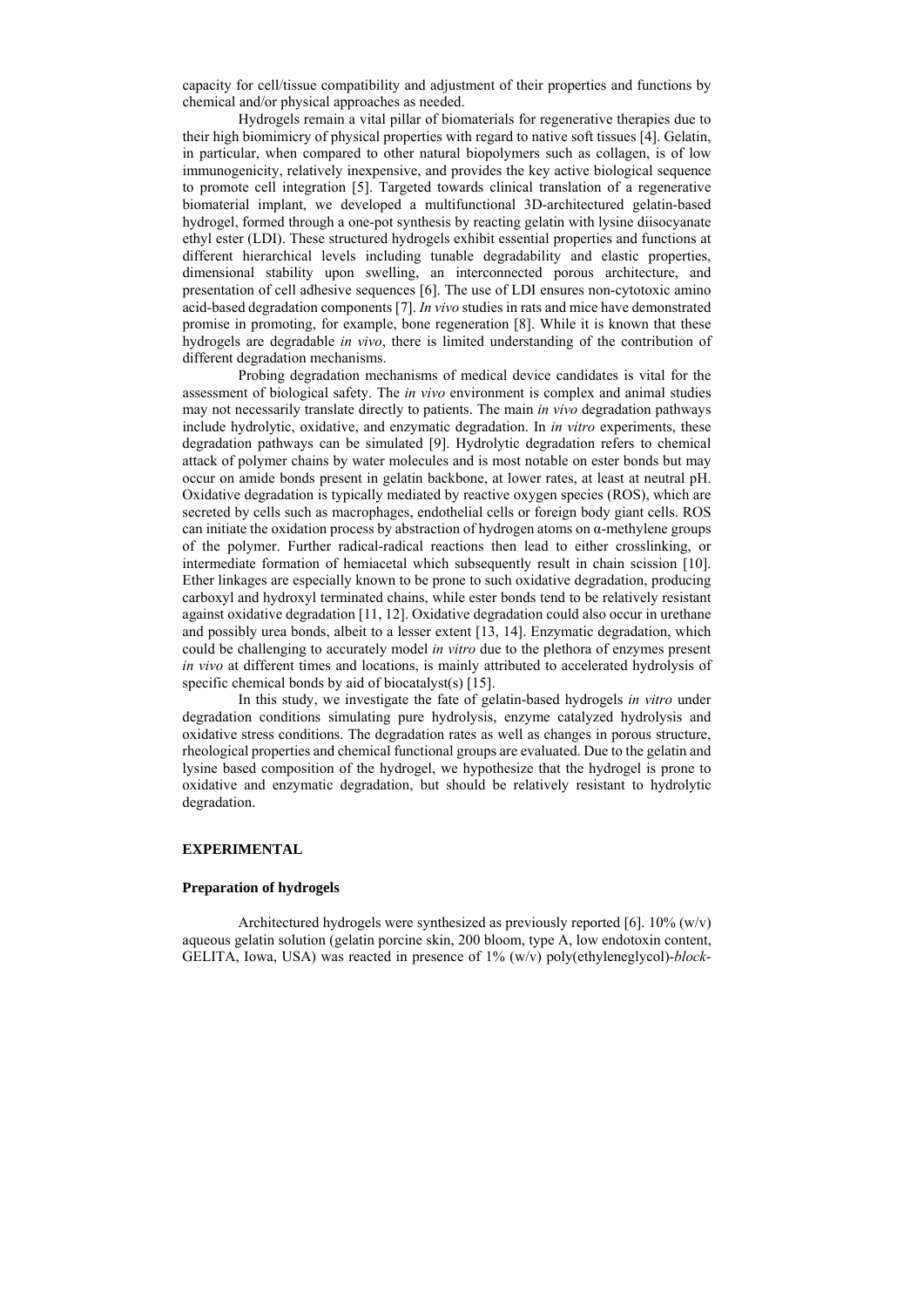poly(propyleneglycol)-*block*-poly(ethyleneglycol) (Pluronic F-108, Sigma Aldrich, Steinheim, Germany) with LDI (Chemos GmbH, Altdorf, Germany) at 8-fold molar excess of isocyanate groups compared to NH2 groups of gelatin. For removal of unreacted components, the material was immersed and washed in water. The produced hydrogels were freeze dried and sterilized prior to use.

#### **Degradation experiment**

Each sample (dimensions:  $15 \times 15 \times 3.5$  mm<sup>3</sup>) was immersed in 5 mL of their respective test solutions in 50 mL centrifuge tubes, and were incubated at a standing position at 37 °C with gentle agitation of 60 rpm in an incubator (Certomat IS, Sartorius Stedim Biotech GmbH, Göttingen, Germany). The following test solution conditions and their respective buffer compositions were used: (i) hydrolytic degradation condition, 10 mM phosphate buffer saline (PBS), pH 7.4; (ii) oxidative degradation condition,  $3\%$  (v/v) H2O2 (Sigma Aldrich, Steinheim, Germany) in deionized water (DI H2O); (iii) enzymatic degradation condition, 0.2 U/mL Collagenase I (Gibco, Life Technologies, New York, USA) in 10 mM PBS, pH 7.4. Each solution was supplemented with 0.01% (w/v) sodium azide (Merck KGaA, Darmstadt, Germany). Degradation media change was conducted regularly every 3-4 days. At each time point, samples were retrieved from their degradation media using a sieve with pore size of 40 µm (Falcon cell strainer, Corning, New York, USA), and were frozen at -30 °C for a minimum of 1 day, and subsequently freeze-dried over a period of 3 days (Christ Alpha 2-4 LSC, Martin Christ GmbH, Osterode, Germany).

#### **Characterization of hydrogels**

The initial dry mass of each sample was measured with a weighing balance (XP205 Delta Range, Mettler Toledo, Giessen, Germany). At each time point, freeze-dried samples from each condition  $(n = 6)$  were retrieved as described above. The final dry mass was measured, and the percentage of mass loss was determined according to the following formula, where  $m_i$  is the initial dry mass,  $m_t$  is the dry mass as the respective time point:

*Relative mass loss* (
$$
\%
$$
) =  $\frac{m_i - m_t}{m_i} \times 100\%$ 

The surface morphology of the freeze-dried samples were analyzed by scanning electron microscopy (SEM) using a Phenom G2 pro SEM (Phenom-World, Darmstadt, Germany) after conductive coating deposition in the form of a thin gold layer ( $\sim$  5 nm thick) using a sputter coater (Polaron, Quorum Technologies Ltd, Lewes, UK).

The storage modulus  $(G')$  and loss modulus  $(G'')$  of swollen hydrogels were determined by rheology using HAAKE MARS III rheometer (Thermo Fischer Scientific, Reichenthal, Germany). Freeze-dried samples of ~3.5 mm thickness and ~19 mm diameter were prepared with a stainless steel cylindrical puncher, and were incubated in their respective degradation media ( $n = 5$ ) as described above under 'degradation experiment'. Samples were retrieved after 1, 4 and 7 days, rinsed with distilled water, and were freezedried prior to characterization. Samples were incubated overnight in 10 mM PBS (pH 7.4, Gibco, Life Technologies, New York, USA) at 37 °C under mild shaking. Measurements were performed at 37 °C using a 20 mm plate-plate measurement geometry, with a constant shear stress of 4 Pa and a constant oscillation frequency of 1 Hz for 180 s. To account for the varying thicknesses of samples over degradation, the plate-to-plate distance for each sample was set when a stable normal force of  $0.3 \pm 0.03$  N was attained. The plate-to-plate distance ranged from 3.8 mm for non-degraded samples to 0.25 mm for degraded samples at later time points.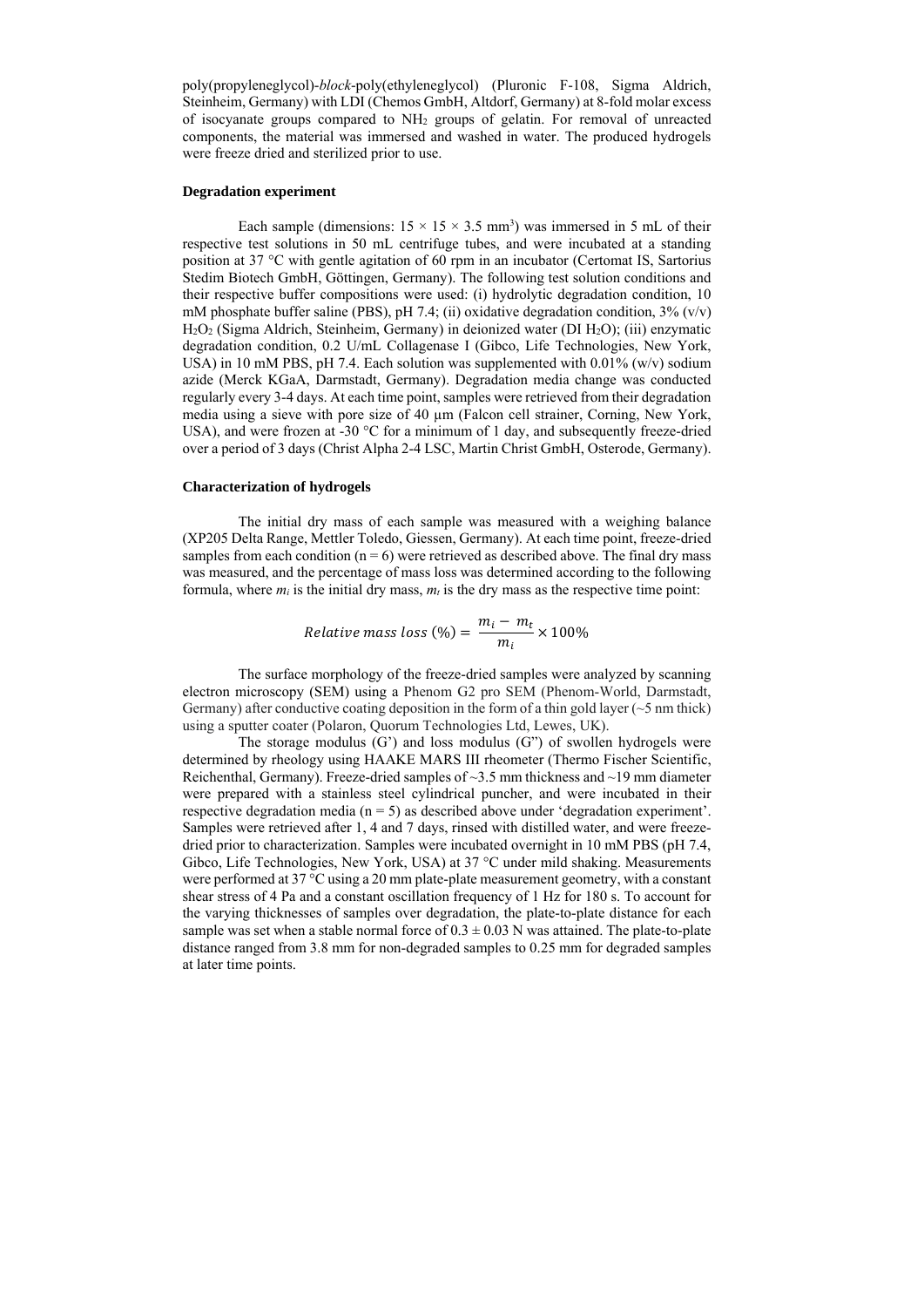Attenuated total reflectance Fourier‐transform infrared spectroscopy (ATR-FTIR) was applied on freeze-dried samples after incubation in the degradation conditions described above using a Nicolet 6700 FTIR (Thermo Fisher Scientific, Waltham, USA) spectrometer. Spectra were collected by averaging 50 scans at a resolution of  $4 \text{ cm}^{-1}$ .

#### **Statistical analysis**

Data reported are expressed as mean  $\pm$  standard deviation (SD). Statistical analysis was performed using Prism v5 (GraphPad, San Diego, USA) with two-way analysis of variance (ANOVA) followed by Bonferroni *post-hoc* test. A *p-*value of *p* < 0.05 was considered statistically significant.

#### **RESULTS & DISCUSSION**

Freeze-dried hydrogels from gelatin and LDI were incubated under conditions simulating hydrolytic, oxidative, and enzymatic degradation. The hydrolytic and oxidative conditions were selected in accordance to ISO 10993-13 [16]. Collagenase was selected for enzymatic degradation conditions, as it is present at the site of implantation, where acute or chronic tissue damage leads to inflammatory states with often high levels of MMPs, including collagenase. Several studies have reported an effect of collagenase on degradation of gelatin-based materials [17, 18]. The addition of 0.01% (w/v) sodium azide into the buffers exclude possibility of microbial contamination effects.

Figure 1 shows the mass loss over time of the hydrogels incubated under the different conditions. The hydrogels degraded rapidly under oxidative and enzymatic degradation, where mass loss was immediately apparent from day  $1$  ( $\sim$ 10% for oxidative and ~15% for enzymatic). 50% mass loss was achieved before day 7, and the hydrogels achieved complete degradation (defined as > 95% mass loss). The degradation rate between oxidative and enzymatic degradation were comparable. In contrast, the hydrogels displayed minimal mass loss up to day 28 against hydrolytic degradation, and appeared relatively stable up to day 140 ( $\sim$ 15% mass loss), with subsequent gradual decline to  $\sim$ 34% mass loss recorded after 280 days.



Figure 1: Mass loss of architectured hydrogels under *in vitro* hydrolytic (● in blue), oxidative ( $\blacksquare$  in grey) and enzymatic ( $\blacktriangle$  in red) degradation conditions (data expressed as mean  $\pm SD$ , n = 6). Right graph in box represents an enlargement up to 28 days (area highlighted green).

SEM images of the freeze-dried samples after collection from the degradation buffer confirmed substantial differences for hydrolytic compared to oxidative and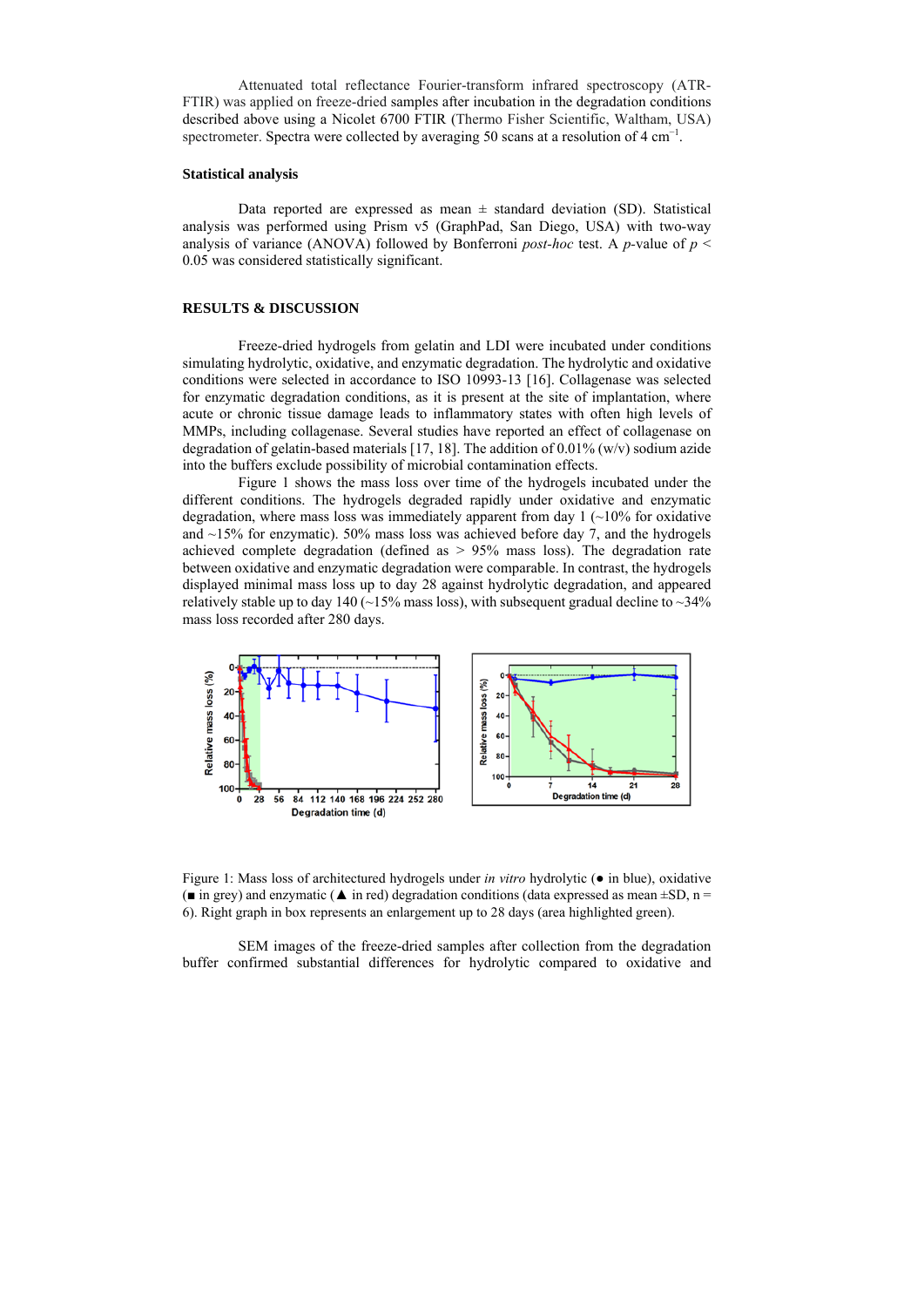enzymatic degradation (Figure 2). The surface of the hydrogel (untreated) was innately porous. Under hydrolytic degradation, no cracks or fragmentation was observed after 14 days. Oxidative degradation resulted in small surface defects such as cracks already on day 1, although it could be attributed to artifacts from freeze drying. However, successive erosion of the samples were observed on day 7, where the internal open porous structure of the hydrogel could be seen. Enzymatic degradation partially revealed the internal open porous structure on day 1, and increasing sample erosion were resulted in subsequent time points. On day 14 under both oxidative and enzymatic conditions, the hydrogels seemed to have lost their original physical form and structure.

The results from these macroscopic and microscopic evaluation indicated that the gelatin-based hydrogels are relatively resistant against hydrolysis, but are labile in presence of Collagenase I and oxidative agents. Nonetheless, hydrolytic degradation conditions may still change molecular structure and material morphology, which could influence the mechanical properties of hydrogels.



Figure 2: Representative SEM images of untreated and freeze-dried samples collected after incubation in hydrolytic, oxidative and enzymatic conditions for 1, 7 and 14 days. Scale bar  $=$ 200 µm.

For hydrogels as viscoelastic materials, rheology is a suitable method to elaborate mechanical features under physiological temperature 37 °C in the hydrated state. The initial G' and G" of untreated hydrogels were in the range of  $3687 \pm 507$  Pa and  $162 \pm 20$ Pa, respectively, which indicates a predominantly elastic behavior. Under hydrolytic degradation, G' decreased slightly  $\left(\sim\right]16\%$  at day 1) but remained fairly constant up to day 7, while G" remained similar to the initial state at all time points of investigation (Figure 3A-B). Oxidative degradation resulted in the highest decrease in both G' and G", with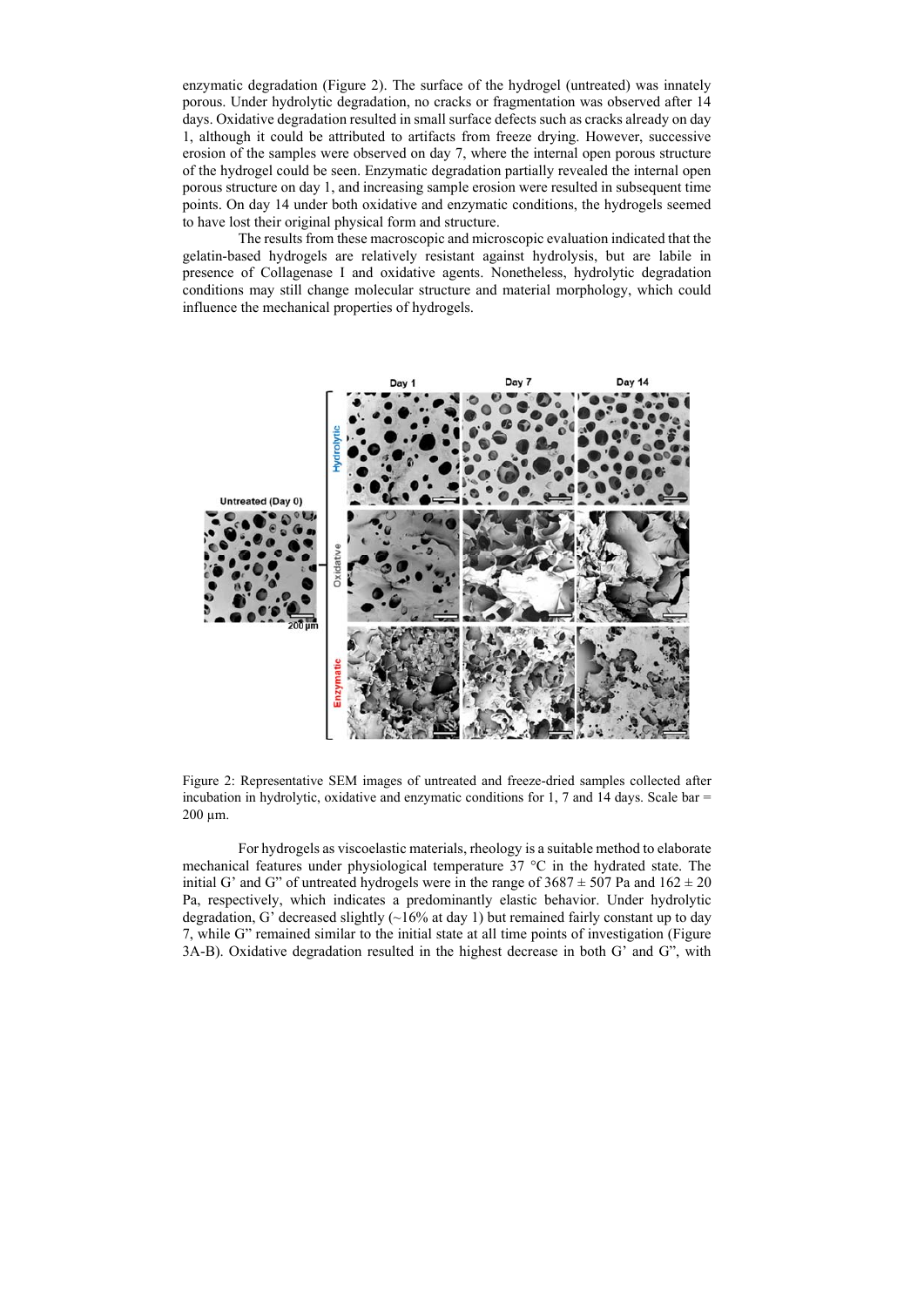$\sim$ 97% and  $\sim$ 94% decrease recorded on day 7. Enzymatic degradation resulted in  $\sim$ 82 and  $\sim$ 70% decrease on day 7.

To analyze the relative changes of G' and G", tan δ (i.e. ratio of G" to G') can be calculated to measure viscous properties with respect to elastic properties. The tan  $\delta$  values among all datasets are considerably low in the range of 0.03-0.09, indicating a predominantly elastic behavior as justified by the covalent network structure of the investigated samples. However, a significant increase in tan δ was clear in the case of oxidative and enzymatic degradation at day 4 and 7 compared to day 1 ( $p < 0.05$ ) (Figure 3C). On day 4 and 7, the increase in tan δ of oxidative degraded samples was significantly higher than enzymatically degraded samples, and enzymatically degraded samples was higher than hydrolytically degraded samples ( $p$  < 0.05). The results overall infer a decrease in elasticity of the hydrogels, thus it is likely that the covalent network structure is degraded [19, 20]. This could either be cleavage of the gelatin polypeptide backbone, or degradation of the LDI derived urea-based linkages formed through the reaction between isocyanate and amine groups [21].



Figure 3: Rheological measurements of hydrated samples after partial degradation in hydrolytic (● in blue), oxidative (■ in gray) and enzymatic (▲ in red) degradation conditions. (A) Relative reduction in storage modulus G' (B) relative reduction in loss modulus G", and (C) relative increase in tan  $\delta$  in comparison to untreated hydrogels (day 0). Data expressed as mean  $\pm$  SD (n  $= 5$ ).

FTIR analysis of the hydrogels after incubation in the respective condition did not show obvious differences up to day 7 (Figure 4). Emergence of an additional peak at 1734 cm-1 after oxidation and enzymatic degradation could initially be observed at day 7, but became obvious at day 14. Hydrolytic degradation did not result in such a peak up to day 28. This peak could theoretically originate from free carboxylic acid groups (-COOH) or ester moieties [22]. The former case would be attributed to the enhanced cleavage of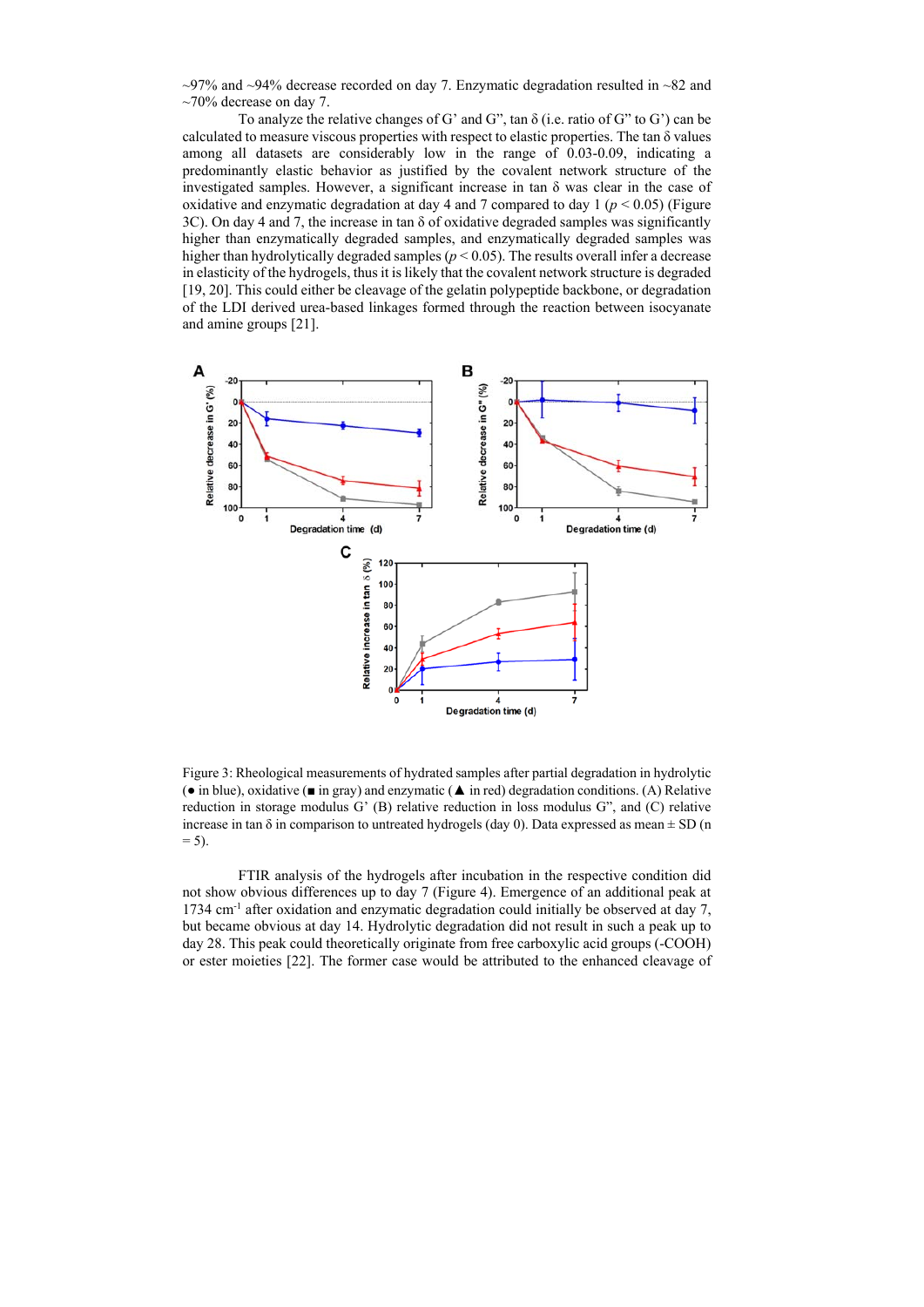esters or amide bonds, leading to formation of –COOH terminated chains, which is expected. The latter case, i.e. emergence of ester peak under oxidative and Collagenase degradation, may not have been expected under the applied conditions. One possible explanation is the increased concentration of ester groups in the degraded hydrogel owing to increased degradation of other moieties, particularly amide bonds or polypeptides.



Figure 4: FTIR spectra of freeze-dried samples following partial degradation in degradation media simulating in hydrolytic, oxidative and enzymatic degradation conditions at different time points. Right graph in box represents an enlargement between 1900-1300 cm<sup>-1</sup>.

Considering possible reactions during synthesis of the hydrogel, the hydrogel network mainly contains urea linkages from reaction between isocyanate and amine groups during reaction of LDI and gelatin, ester groups from the ethyl ester moieties from LDI molecule, alongside amide bonds naturally occurring in gelatin [19]. Conceptually, in the case of hydrolytic degradation, ester groups are most susceptible to hydrolysis, followed by amide and urea due to increasing mesomeric stabilization leading to enhanced stability [23]. Hence, we postulate that hydrolytic degradation resulted in some cleavage of ester bonds in comparison to the amide-based backbone and urea-based linkages in the investigated hydrogel, leading to the slight decrease in mass loss and rheological properties. Hydrolysis of the ethyl ester group would lead to formation of ethanol and carboxyl group terminated moiety.

In the investigated hydrogels, we suggest that oxidative degradation occurred predominantly at the polypeptide bonds and possibly the urea linkages [12], leading to degradation of the hydrogel backbone structure. Indeed, oxidative degradation occurred rapidly with loss of integrity and mechanical properties G' and G" in the investigated hydrogels. As ester groups possess stronger resistance against oxidative degradation [12], an increased concentration of ester groups relative to other functional moieties in the remaining samples may be possible, which may have led to its detection under FTIR. Under oxidative conditions, lysine, alongside proline and arginine which are also present in gelatin, have been shown be prone to abstraction of its  $\alpha$ -hydrogen by hydroxyl radicals, which initiates chain scission leading to formation of small molecules including *α*ketoacids, carbon dioxide, ammonium ions, oximes and carboxylic acids [24, 25]. Considering that these processes and products are native within the physiological environment, the toxicity concerns for application of the investigated hydrogel as a degradable implant remains low.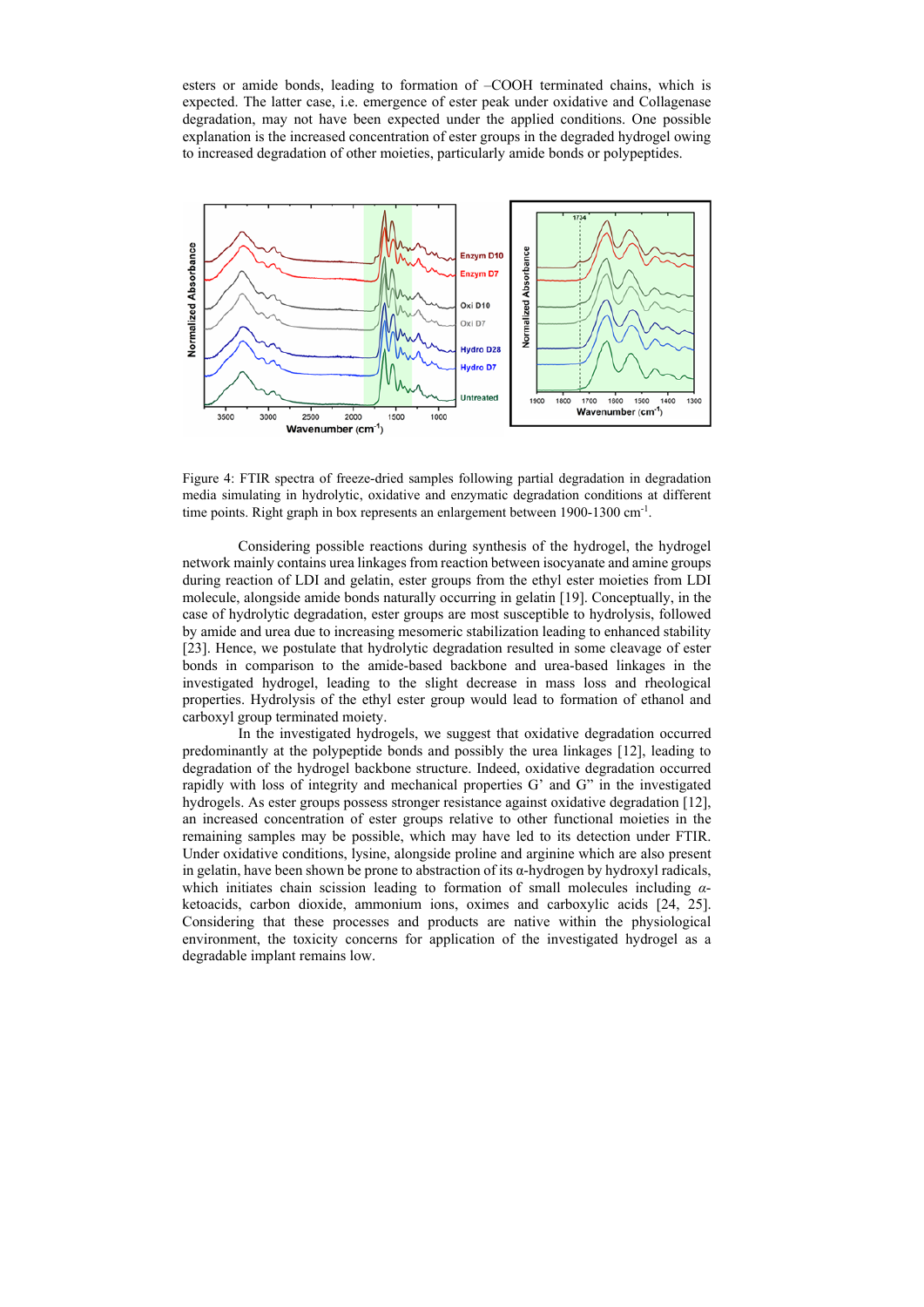Collagenase I has also been proven to rapidly degrade non-crosslinked gelatin within 12 hours [18], along with a range of crosslinked gelatin material [26], hence indicating capability of Collagenase in cleaving the polypeptide backbone in gelatin. Urea linkages, on the other hand, were shown to be relatively resistant against Collagenase I [27, 28]. In the investigated hydrogel, the dominant degradation would be cleavage of polypeptide backbone of gelatin, also evidenced by the rapid mass loss and mechanical properties G' and G". In all cases, the postulations here require information from further chemical analysis to identify the actual nature of the degradation mechanism and products.

In another type of gelatin hydrogel reacted with hexamethylene-diisocyanate after electrospinning, Kishan *et al.* reported complete mass loss in 0.02 U/mL Collagenase I on day 10-35 depending on the crosslinker ratio [18]. The results are within a comparable range to the degradation rate of the hydrogels in our present study. An earlier *in vivo* study of our hydrogels in the form of non-porous film reported complete degradation within 63 days in dorsal skin pockets in mice [8], which is a timeframe longer than the 21 days under the simulated oxidative and enzymatic degradation recorded in this study. This difference can be attributed to the porosity of the hydrogel in the present study, which allowed higher contacting surface area with degradation media leading to faster degradation. Other possible influential factors may include different hydrogel dimensions, the animal model and implantation site selected, as well as the actual presence and concentration of ROS or enzymes over time at the site of implantation, which illustrates the complexity of translation from *in vitro* to *in vivo* situation. Nonetheless, the present *in vitro* study illustrating individual contributions of different degradation mechanisms may serve as basis to better understand the interplay among the different factors in the *in vivo* environment.

#### **CONCLUSION**

Hydrogels from gelatin and LDI are hydrolytically relatively stable, but are susceptible to degradation by oxidation or Collagenase I. The advantages of such degradation features are its stability over wet production procedures, long-term storage as sterilized material, and handling prior to surgical implantation, while being degradable *in vivo* upon implantation. The foreseeable degradation products, including polypeptide residues from gelatin, amino acids such as lysine and its associated small molecule breakdown products, carbon dioxide and ethanol, possess low toxicity concerns. Importantly, understanding the degradation kinetics and chemistry is not only useful for determination of degradation products to ensure tissue compatibility and patient safety, but can also lead to potential fine-tuning of degradation kinetics of next-generation biomaterials.

## **ACKNOWLEDGEMENT**

The work was financially supported by the Helmholtz-Association through programme-oriented funding and by the Federal Ministry of Education and Research, Germany through the Programme Health Research (Grant No. 13GW0098). The authors also like to thank Regine Apostel, Monique Hannemann, Nicole Schneider and Andrea Pfeiffer for technical assistance in hydrogel synthesis and characterization.